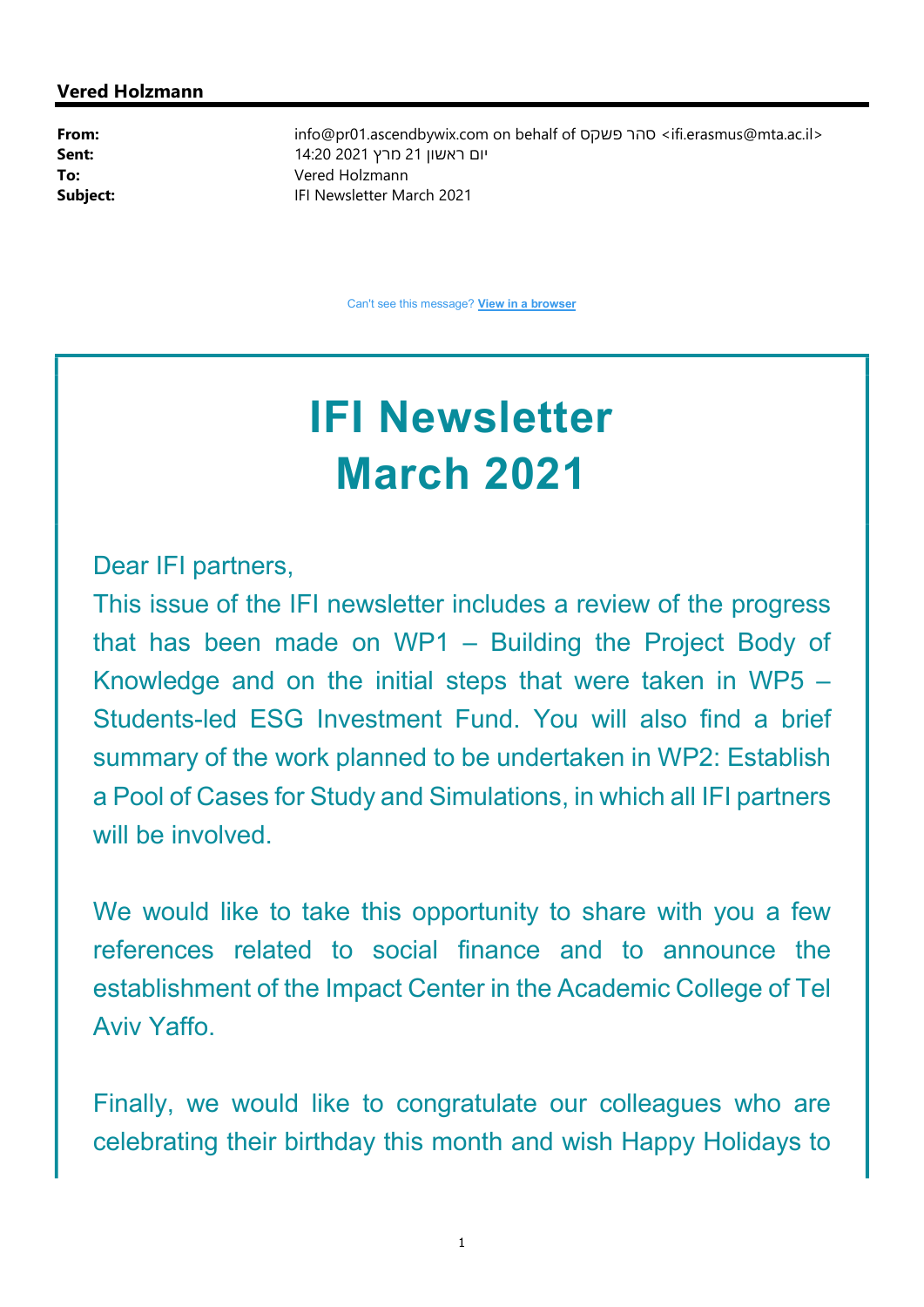all of you who are celebrating 'Passover', 'Palm Sunday' or 'Lailat al Bara'a'.



Co-funded by the Erasmus+ Programme of the European Union



## WP1 – Building the Project Body of Knowledge

The work on WP1 to build the body of knowledge is progressing. Currently, we are finalizing the design and development of four surveys. The first survey is aimed at students, to better understand their attitudes and expectations on social finance in academia. The second survey is aimed at faculty and researchers, to assess their involvement and perceptions regarding the role of academics in the ecosystem. The third survey is aimed at nonacademic professionals and leaders such as investors, regulators, innovators and, corporate managers to identify challenging and promising areas in terms of knowledge, skills, attitudes, and aspirations. The three surveys will be distributed online using Qualtrics. The fourth survey will be in the form of a semi-structured interview aimed at top managers of HEIs such as Deans for large institutions / Presidents and/or Rectors and/or CEOs for smaller institutions, to understand how the issue of sustainable finance is integrated in academic institutions on the strategic level.

The surveys will be distributed to all relevant respondents by the project partners in their institutions and countries, and coordinated by the WP leaders, Dr. Volker Then, Dr. Yifat Reuveni, and Dr. Vered Holzmann, for analysis and preparation of the project benchmark reports. In order to produce meaningful and valuable reports that will be used for strategic decisions in IFI project, your active involvement and contribution is vital.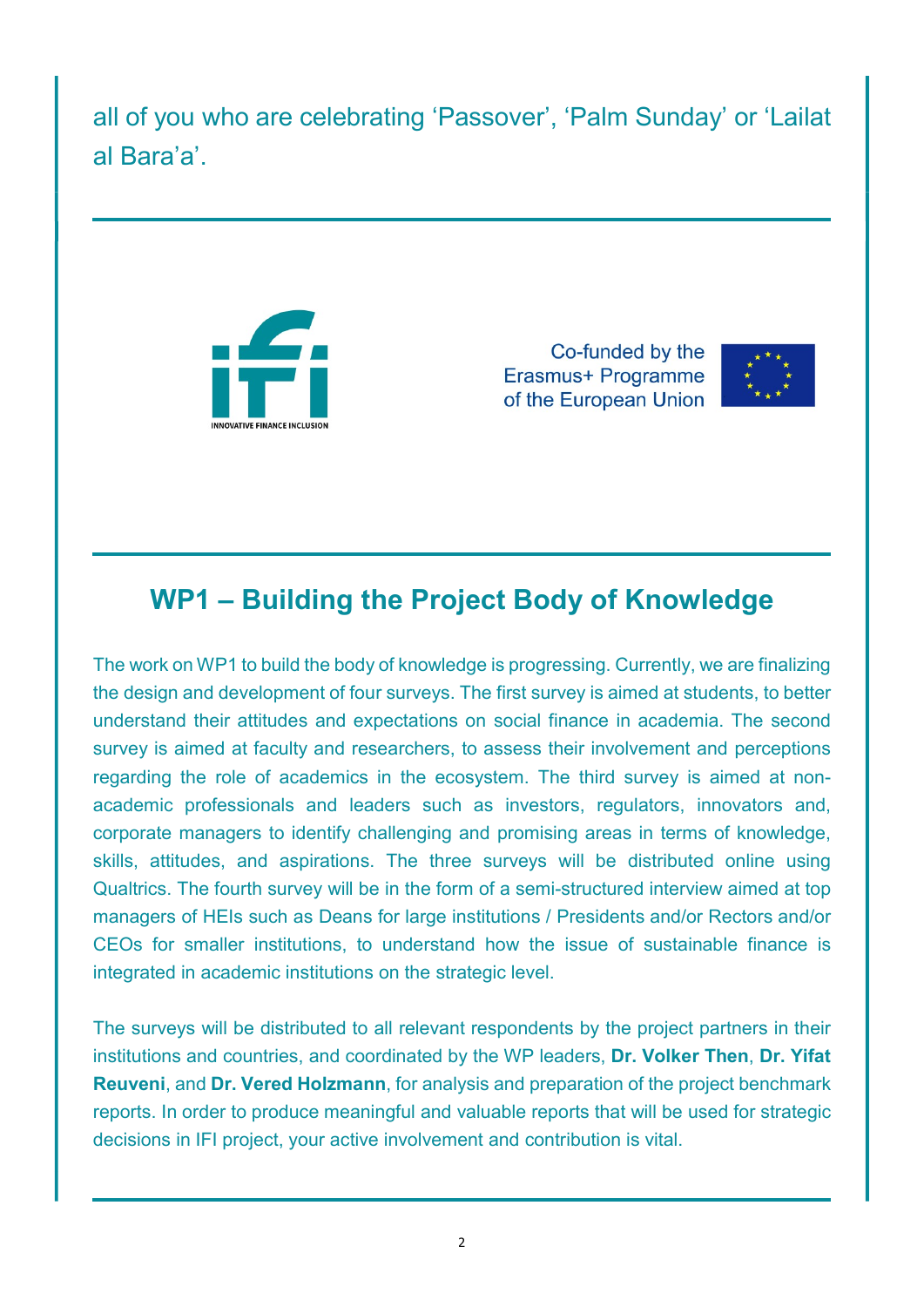## WP5 – Students-led ESG Investment Fund

The first meeting on Students-led ESG Investment Fund was held on 22-23 February 2021 (again, online). The goals of the introductory meeting were to identify cases for benchmarking, to learn about Student-led ESG Investment Funds in Israel and in Europe, and to identify challenges, risks, and opportunities for establishment of an Israeli studentled ESG fund.

On the first day of the meeting we had the opportunity to learn from academics, students and practitioners. From the students' perspective, Mr. Hagen Wittig, presented the Mannheim Investment Club (Germany), Mr. Jon Iriondo Aragonés and Mr. Manuel Sendagorta Boogen introduced the case of Deusto Investment Club (Spain), and Mr. Shmuel Yelshevich described a course on investment in IDC (Israel). From the academics' perspective, Dr. Rachel Calipha presented the investment club in The Academic College of Tel Aviv Yaffo. From the practitioners' perspective, Ms. Elah Alkalay, Chair of the board I.B.I Mutual Funds & VP Business Development in IBI Investment House, discussed the potential benefits, challenges, and structure of student-led investment fund.

On the second day of the meeting we worked in teams to review several student-led investment funds. The following funds were studied: Sustainable Investment Fund in Berkley Haas, GSB Impact Fund in Stanford, Impact Investing Partners in Wharton, The Social Venture Fund in the University of Michigan, The Green Revolving Fund in Harvard, The CASE Initiative on Impact Investing (CASE i3) in Duke, the Microlumbia in Columbia Business School, and Tuck Social Venture Fund in Tuck Business school. It was an interesting session in which we learned in-depth about the affiliation of the funds, the founders, the policy, the relation to the curriculum and other academic activities, the nature of students' involvement, etc.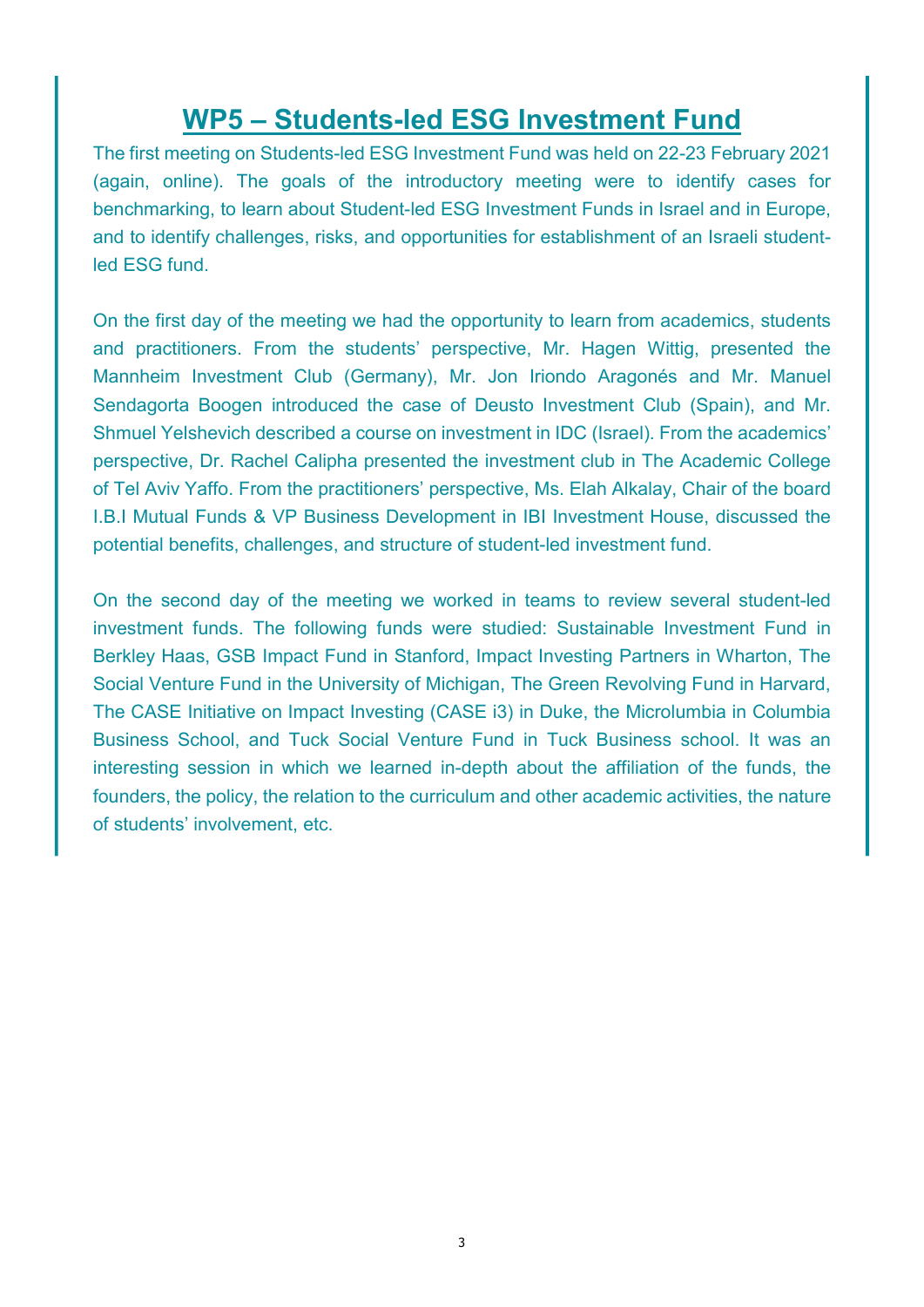

# IFI WP1 - 3rd Meeting 22 March 2021 Save the date

Goals: to review the surveys' pilot results; to make adjustments to the surveys; to plan further data collection and analysis processes in order to produce final reports.

### Dates:

Monday 22/3/2021 09:00-12:45 (EU time) / 10:00-13:45 (IL time)

Building a Community of Practice and Body of Knowledge

Register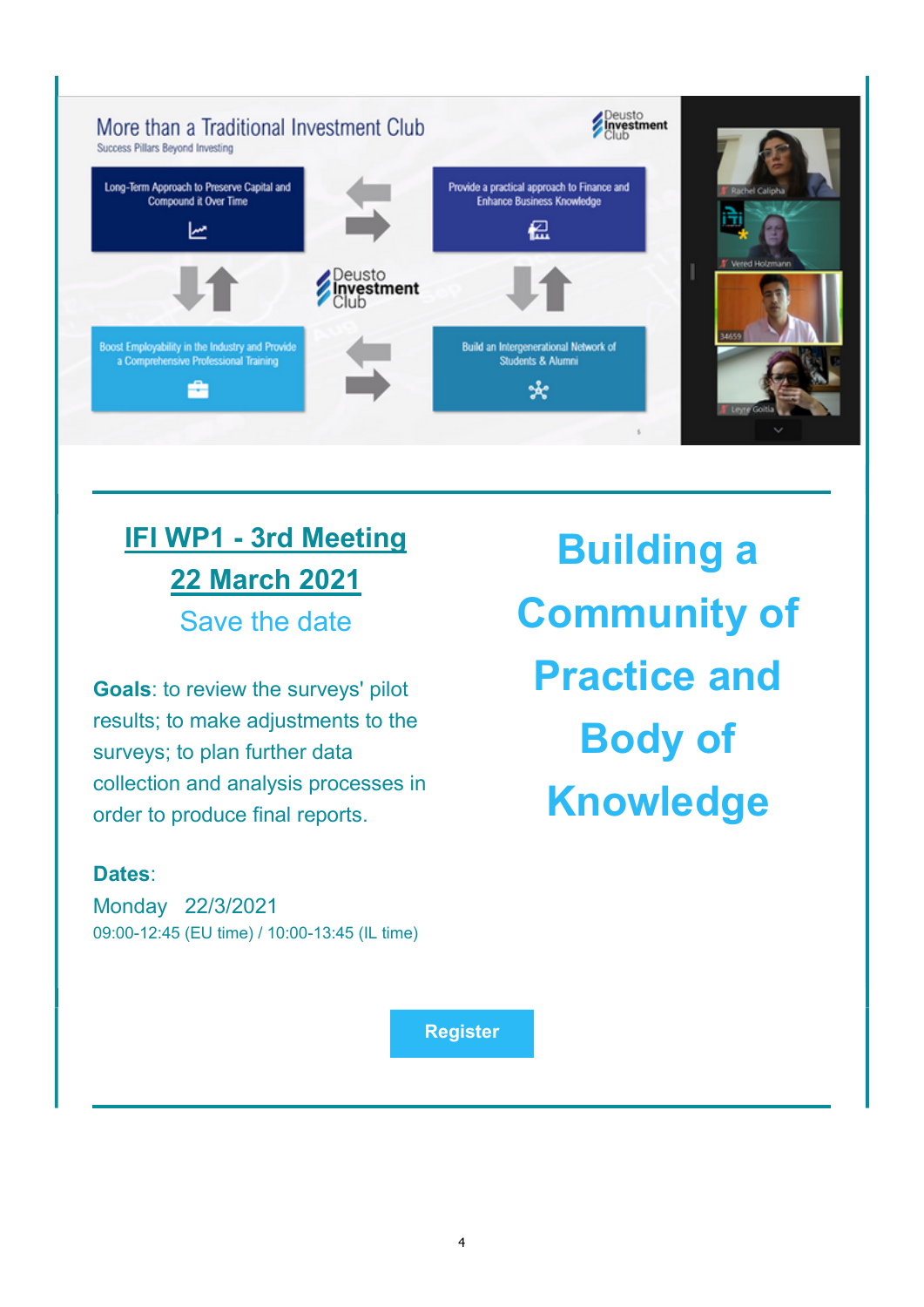## Next Meeting - WP2: Case Studies & Simulations Save the date

The next meeting will be held online from Monday, April 19 to Wednesday, April 21, from: 10:00-16:00 (Israel Time) 09:00-15:00 (EU Time).

Meeting outline: Day 1: A short Introduction to WP2 + content building. Day 2: Pedagogical aspects of writing case studies & simulations. Day 3: Discussion on developing IFI case studies and simulations.

# Case Studies & **Simulations**

**Register** 

## Knowledge in the Spotlight

Reducing social inequality and environmental damage should, according to one of the most important prophets of impact around the world – Sir Ronald Cohen, harness investors and commercial companies. As representing Israel, Europe, and the US impact market alike, we choose to open the IFI monthly 'Knowledge in the Spotling' section in honor of his contribution. Sir Ronald Cohen\* has been recently involved with George Serafeim from Harvard Business School in the "Impact-Weighted Accounts initiative"[1] -Shaking the system with a new and emerging force: the demand for increased transparency on the social and environmental impacts that commercial companies create.

"The damage to the planet, society and the environment is already known to all, and the responsibility for creating and reducing the damage rests with commercial companies.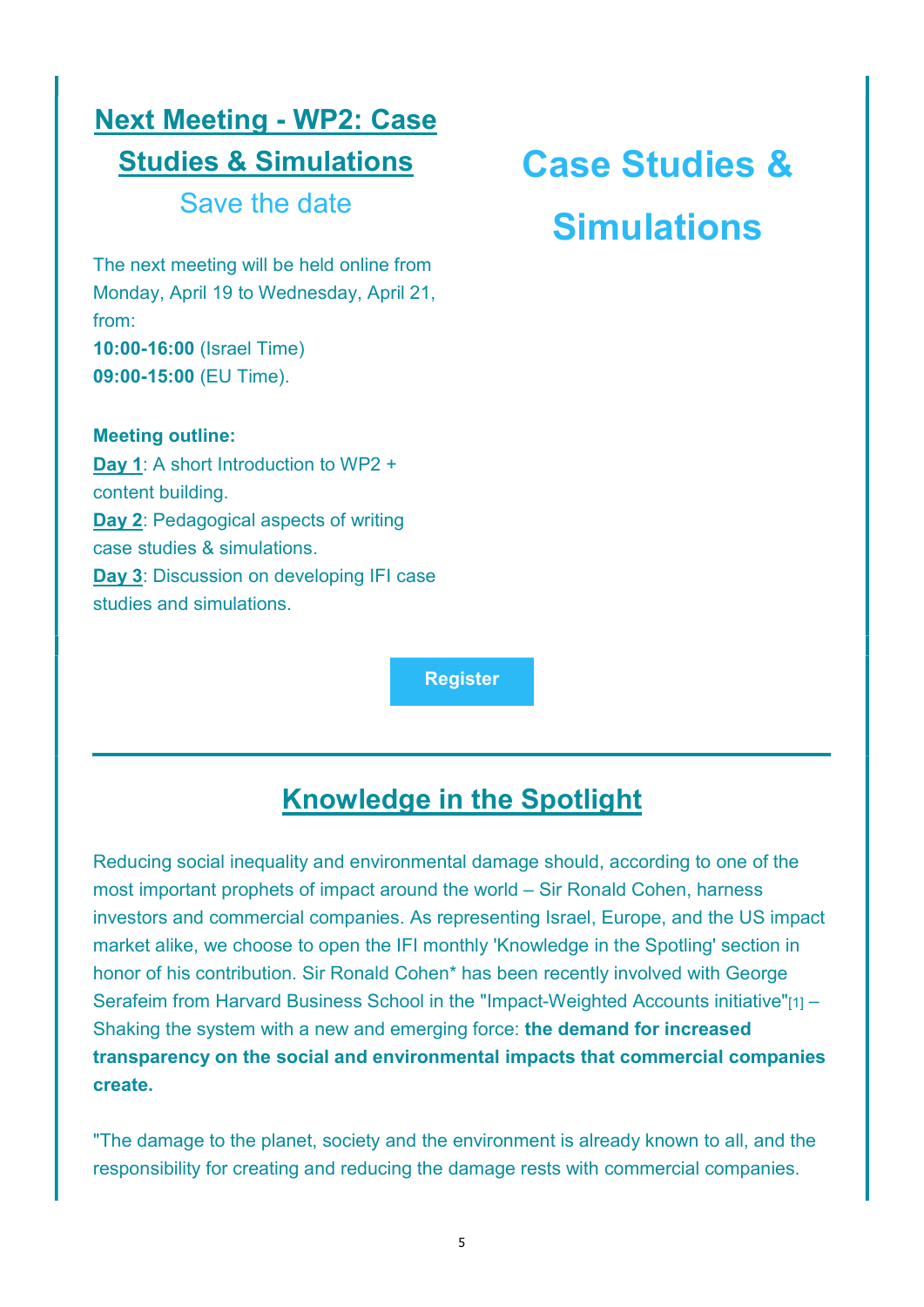For example, two-thirds of Procter & Gamble shareholders recently revolted against management over allegations that P & G's use of palm oil was deforesting, and demanded that management disclose the information. Those shareholders did not know that a study from Harvard Business School found that Procter & Gamble's activity in 2018 created an environmental damage estimated at \$ 1.7 billion, equivalent to more than 10% of P&G's total profits"[2].

Will the uprising of shareholders become a more common tool as the impact of the companies, lack of employment diversity and unfair employment are revealed? Investors are diverting more than \$ 30 trillion in "Responsible Investment" (ESG) and Impact investments today, about a third of managed global assets[VH2] . But we still have little transparency about the impact of commercial companies.

George Serafeim's Impact-Weighted Accounts project shows how we can report accurate and comparable data on a company's impact in operations, employment and products, and reflect them as [VH3] financial accounts. The initiative incorporates innovative science, big data and unifying algorithms on [VH4] environmental, and social information in order to provide monetary value that shows the impact of a company on the world.

According to Cohen, the initiative also provides valuable insights into the impact of commercial companies in the areas of employment, including diversity, fair pay and career advancement.

This way we could hopefully identify who is an impact leader and who is simply washing. In the chemical industry for example, BASF's environmental damage equates to 10% of its sales in 2018, while Sasol's damage reached a shocking level of 137% of its total sales. The data reveals that in sectors where there is accessible information on impact, companies that pollute more are worth less.

Why is impact transparency a powerful engine for change? Because it creates a race for the top among companies and encourages business innovation. New players will disrupt established industries, as Tesla did in the automotive industry.

[1] https://www.hbs.edu/impact-weighted-accounts/Pages/default.aspx

<sup>[2]</sup> https://www.calcalist.co.il/local/articles/0,7340,L-3898510,00.html

<sup>\*</sup>Sir Ronald Cohen is the Chair of the Impact-Weighted Accounts Initiative and the Global Impact Investment Group, The Global Steering Group for Impact Investment, co-founder of Aipax, and author of Impact: Reshaping Capitalism to Drive Real Change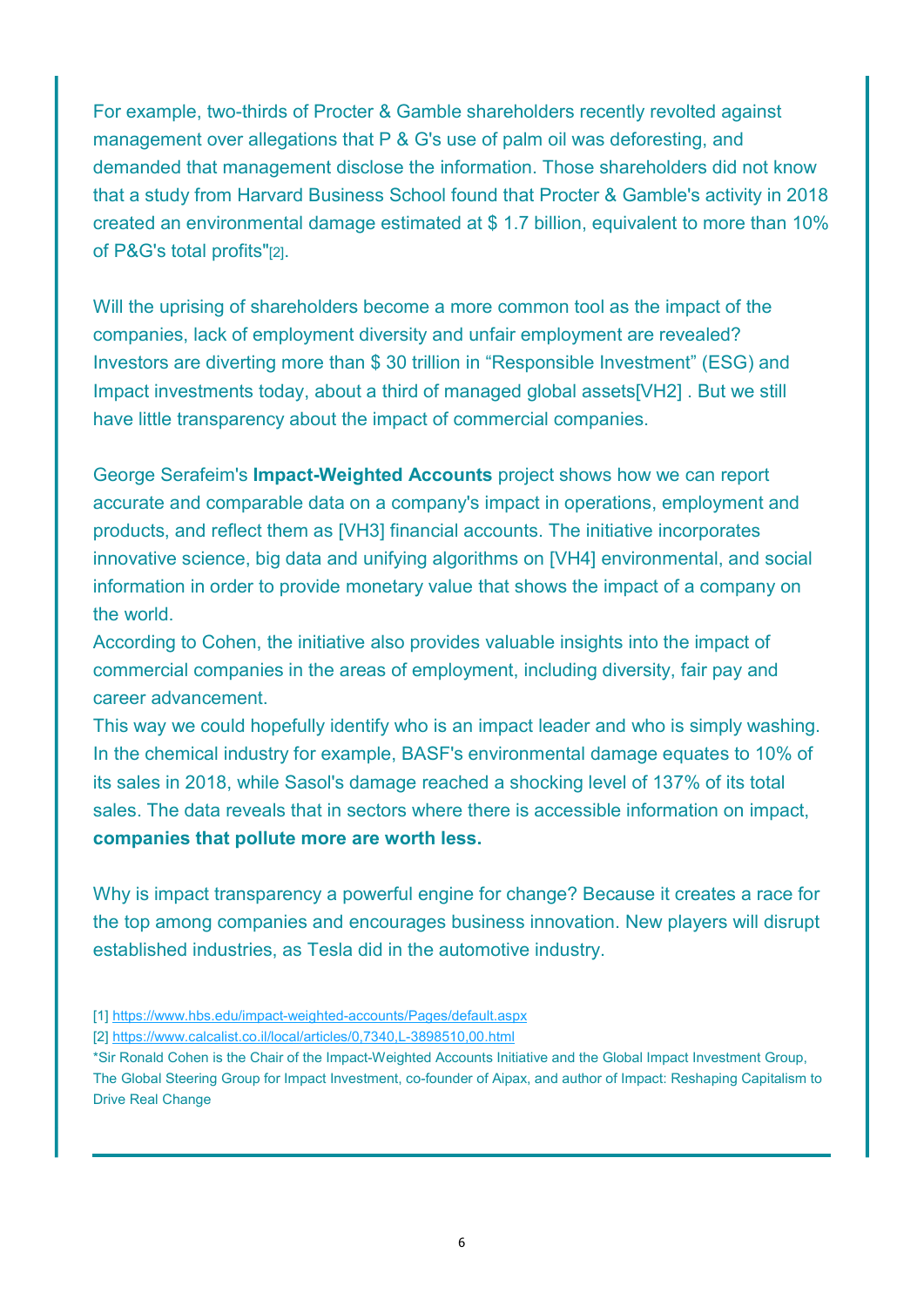## NEWS!

### A New Impact Center at MTA

The Academic College of Tel Aviv-Yaffo was awarded by the Edmond de Rothschild Foundation to establish an Impact Center. The Impact Center will begin operations in the second half of 2021. **Dr. Rachel Calipha** will head the center, and will work in collaboration with Dr. Yifat Reuvni and Dr. Vered Holzmann, who will be members of the center's management team.

The center's vision is aligned with the MTA strategy to make an impact and with the IFI objectives and mission. Its goal is to introduce the topic to students, have them meet professionals in the business-entrepreneurial world and in the public and capital markets, allowing them to partake in the development of a sustainable and fair economy. The center will also promote research and support the establishment of a database, hold a case study competition, and enrich the academic activities on impact in the Academic College of Tel Aviv Yaffo and beyond.



## Reminders:

- Submit your staff costs reports (see templates) by email to ifi.erasmus@mta.ac.il
- Share with us information on internal and external dissemination events or publications, using this form.
- Check for updates and share files on Google Docs through this link.
- Contribute to IFI Lexicon Link.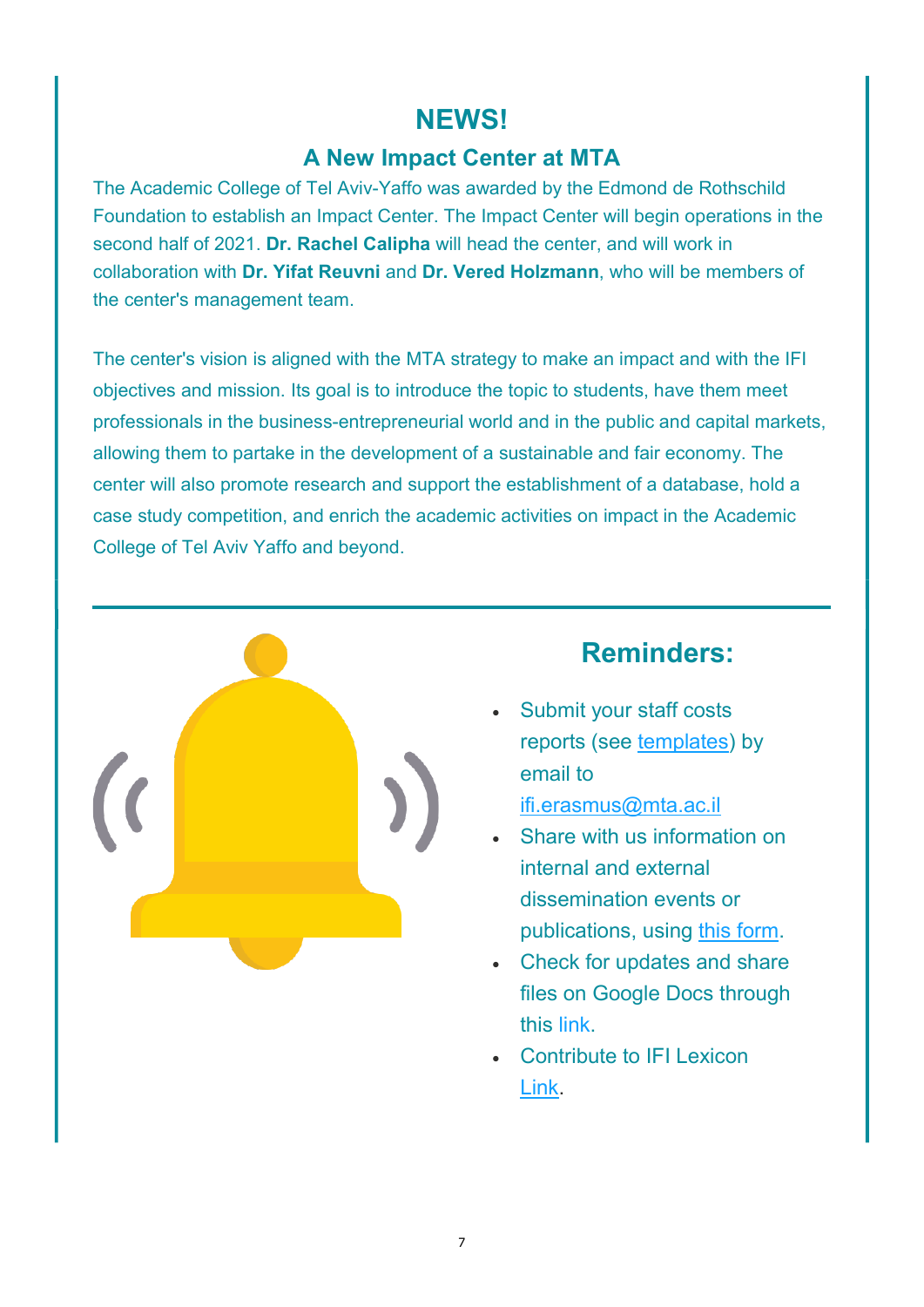#### IFI Website



Happy Birthday Dafna, Eli, Eyal, Inbal, Shlomith, Yifat and Yoav!! To all our colleagues who celebrate their birthday this month:

- Dafna Disegni (THC)
- Eli Gimmon (THC)
- Eyal Fried (BEZ)
- Inbal Abbou (KCE)
- Shlomith Zuta (MTA)
- Yifat Reuveni (BEZ)
- Yoav Friedman (BEZ)

Happy birthday! We are blessed to have you with us in our project. We wish every moment of your life brings you happiness and joy.

"A life is not important except in the impact it has on other lives" - Jackie Robinson